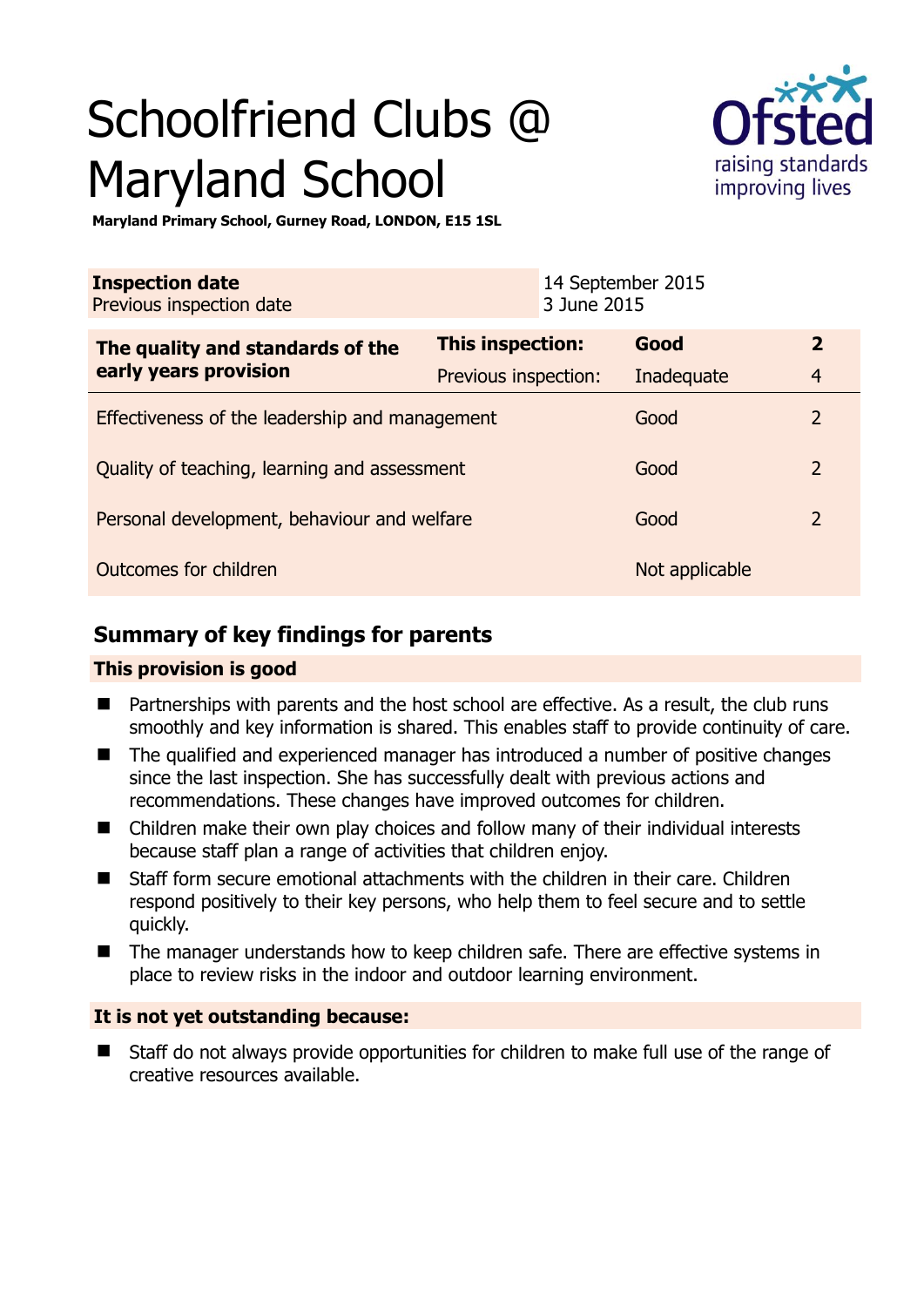# **What the setting needs to do to improve further**

## **To further improve the quality of the early years provision the provider should:**

**E** promote children's interest in creative skills further by providing them with a varied range of materials and tools to use for art and craft activities.

### **Inspection activities**

- $\blacksquare$  The inspector toured the premises with the manager.
- The inspector observed play activities in the main hall and outdoors.
- The inspector looked at samples of children's records and at policies and procedures, including those for safeguarding and child protection.
- The inspector checked evidence of the suitability of staff to work with children and their qualifications.
- $\blacksquare$  The inspector took account of the views of parents through their written comments provided to the club.

## **Inspector**

Bushra Khan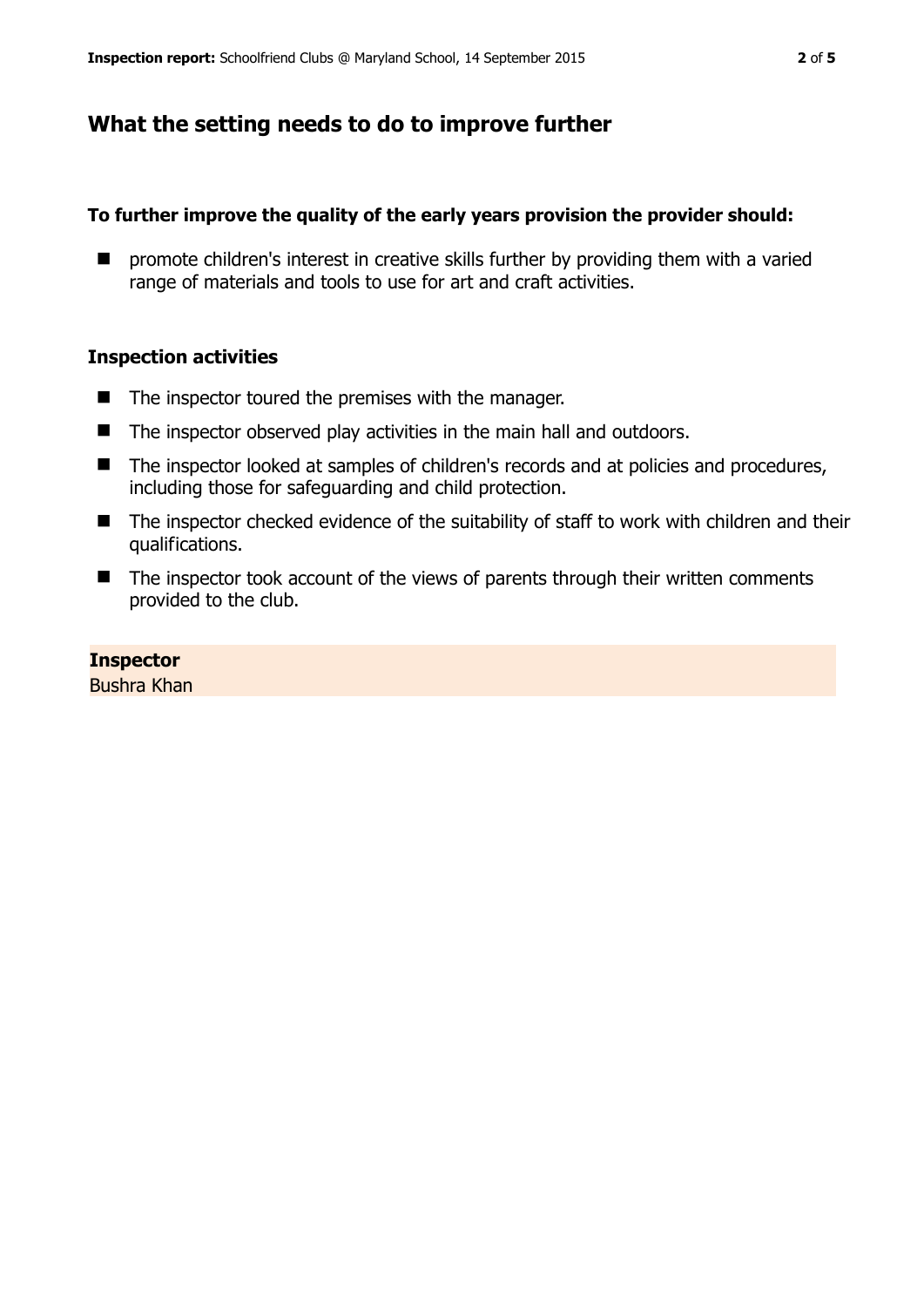## **Inspection findings**

### **Effectiveness of the leadership and management is good**

The manager has a good understanding of her responsibilities and implements necessary requirements effectively. Because of this, staff attend a range of training courses that enable them to move the club forward. For example, following training, staff have adapted the menus to ensure nutritious food is provided. Safeguarding is effective. Staff have a secure knowledge of how to keep children safe and protected from harm. There are thorough recruitment procedures. All staff hold relevant childcare qualifications and benefit from ongoing support through supervision meetings with the manager. These allow staff to improve the quality of their practice, identify ongoing training needs and keep staff up to date with changing requirements. The manager seeks the views of parents, staff and children when evaluating her practice. She is keen to move the club forward. She has introduced a number of positive changes, including improved mealtimes.

### **Quality of teaching, learning and assessment is good**

Children enjoy their time at this welcoming club. They engage in a range of fun and inviting activities, including football, volleyball and tennis. Children happily work and play together. All children are included in activities. Staff are attentive to the individual needs of all children and value their opinions. Consequently, children demonstrate high levels of self-esteem and confidence. Staff plan well for children that speak English as an additional language. They use information about all children well to plan suitable activities for them.

#### **Personal development, behaviour and welfare are good**

The staff team ensures that good settling-in procedures are in place. As a result, children are emotionally secure and develop a sense of belonging in the club. Children behave well and they understand what is expected of them. They are aware of boundaries and club rules that they form collectively. Staff promote children's personal skills well. For example, they encourage children to set up group activities and help prepare for mealtimes. Children develop an understanding of maintaining a healthy lifestyle. They understand the benefits of eating healthily and taking part in regular exercise. Children access a wellresourced outdoor environment for outdoor activities. Staff are good role models and treat each other with respect. Their example helps promote tolerance and understanding in the club and encourages children to learn about other cultures and festivities. This results in children embracing diversity and respecting differences between cultures.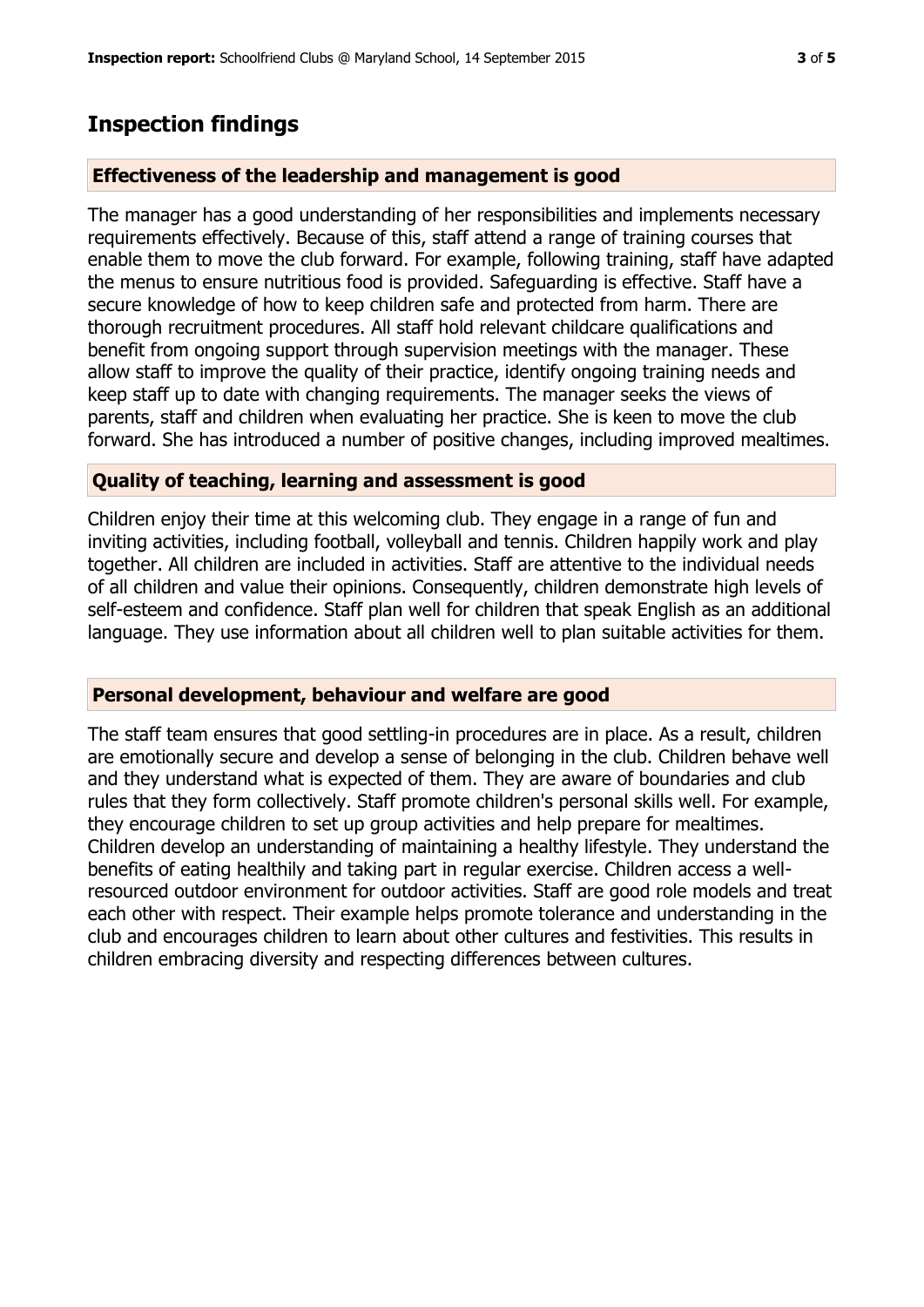# **Setting details**

| Unique reference number       | EY363480                          |
|-------------------------------|-----------------------------------|
| <b>Local authority</b>        | Newham                            |
| <b>Inspection number</b>      | 1016975                           |
| <b>Type of provision</b>      | Out of school provision           |
| Day care type                 | Childcare - Non-Domestic          |
| <b>Age range of children</b>  | $4 - 8$                           |
| <b>Total number of places</b> | 25                                |
| Number of children on roll    | 30                                |
| <b>Name of provider</b>       | <b>Schoolfriend Clubs Limited</b> |
| Date of previous inspection   | 3 June 2015                       |
| <b>Telephone number</b>       | 0870 442 2287                     |

Schoolfriend Clubs @ Maryland School registered in 2007. The club operates from Maryland Primary School in Stratford, within the London Borough of Newham. The club operates during school terms from 7.30am until 9am, and from 3pm until 6pm. There are currently four members of staff, all of whom hold appropriate early years qualifications.

This inspection was carried out by Ofsted under sections 49 and 50 of the Childcare Act 2006 on the quality and standards of provision that is registered on the Early Years Register. The registered person must ensure that this provision complies with the statutory framework for children's learning, development and care, known as the Early Years Foundation Stage.

Any complaints about the inspection or the report should be made following the procedures set out in the guidance 'Complaints procedure: raising concerns and making complaints about Ofsted', which is available from Ofsted's website: www.gov.uk/government/organisations/ofsted. If you would like Ofsted to send you a copy of the guidance, please telephone 0300 123 4234, or email enquiries@ofsted.gov.uk.